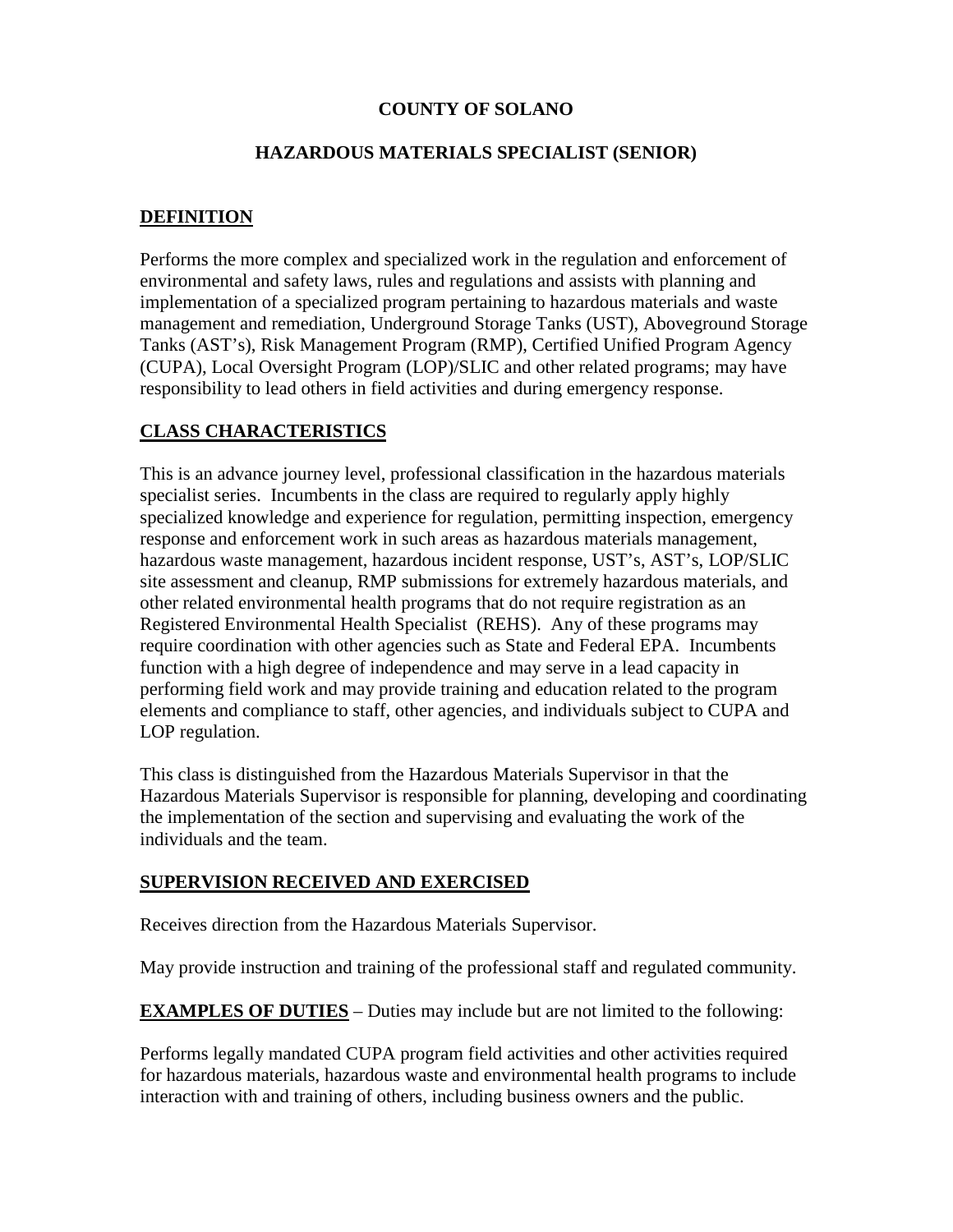Review and approve business' hazardous materials emergency response plans, conduct compliance inspections of facilities, provide training to owners and operators and prepare enforcement through the District Attorney or Administrative Enforcement Orders.

Inspect hazardous waste facilities for contingency plans and employee training. Conduct compliance inspections of facilities for proper storage, disposal, treatment, handling, records-keeping and Tiered Permitting. Prepare enforcement actions through the District Attorney or by Administrative Enforcement Orders. Coordinate inspections with the State Department of Toxic Substances Control (DTSC), Cal-EPA and US-EPA as required.

Review plans and approve underground storage tank permitting for installation, operation and closure of UST's. Inspect and evaluate training of UST operators and adequacy of UST monitoring and emergency response plans. Conduct mandated annual inspections of all UST's and prepare enforcement actions through the district Attorney or by Administrative Enforcement Orders. Evaluate closure information and sample results to recommend appropriate follow-up by LOP or State agencies.

Review and approve RMP documents, inspect RMP facilities, coordinate with California State OES and Federal EPA for joint inspections and manage change to RMP requirements through public outreach programs.

Provide emergency response assistance to public safety agencies to include proper use of personal protective equipment such as self-contained breathing apparatus and protective clothing. Responds to hazardous materials, radiological, biological and terrorist incidents and conducts analysis of unknown substances to determine their possible affect on human health and safety and to the environment. Maintains proficiency with technical equipment used to monitor and detect hazardous materials/waste.

Inspects Spill Control and Countermeasure Plans (SPCC) and facilities to insure proper planning, preparation, training and response to incidents involving petroleum products stored in above ground tanks.

May participate in working groups with State and other local officials to monitor and affect changes in laws and regulations regarding hazardous materials.

May assist the Hazardous Materials Supervisor and/or Environmental Health Manager with drafting of policies or procedures related to CUPA and/or LOP programs.

Review and evaluate site assessment, mitigation, and remediation of hazardous waste/materials contamination sites, and oversees complex soil, groundwater and hazardous waste/materials investigations.

May participate in long-term site mitigation projects and maintain liaison with local, State and Federal agencies associated with those projects. May participate in community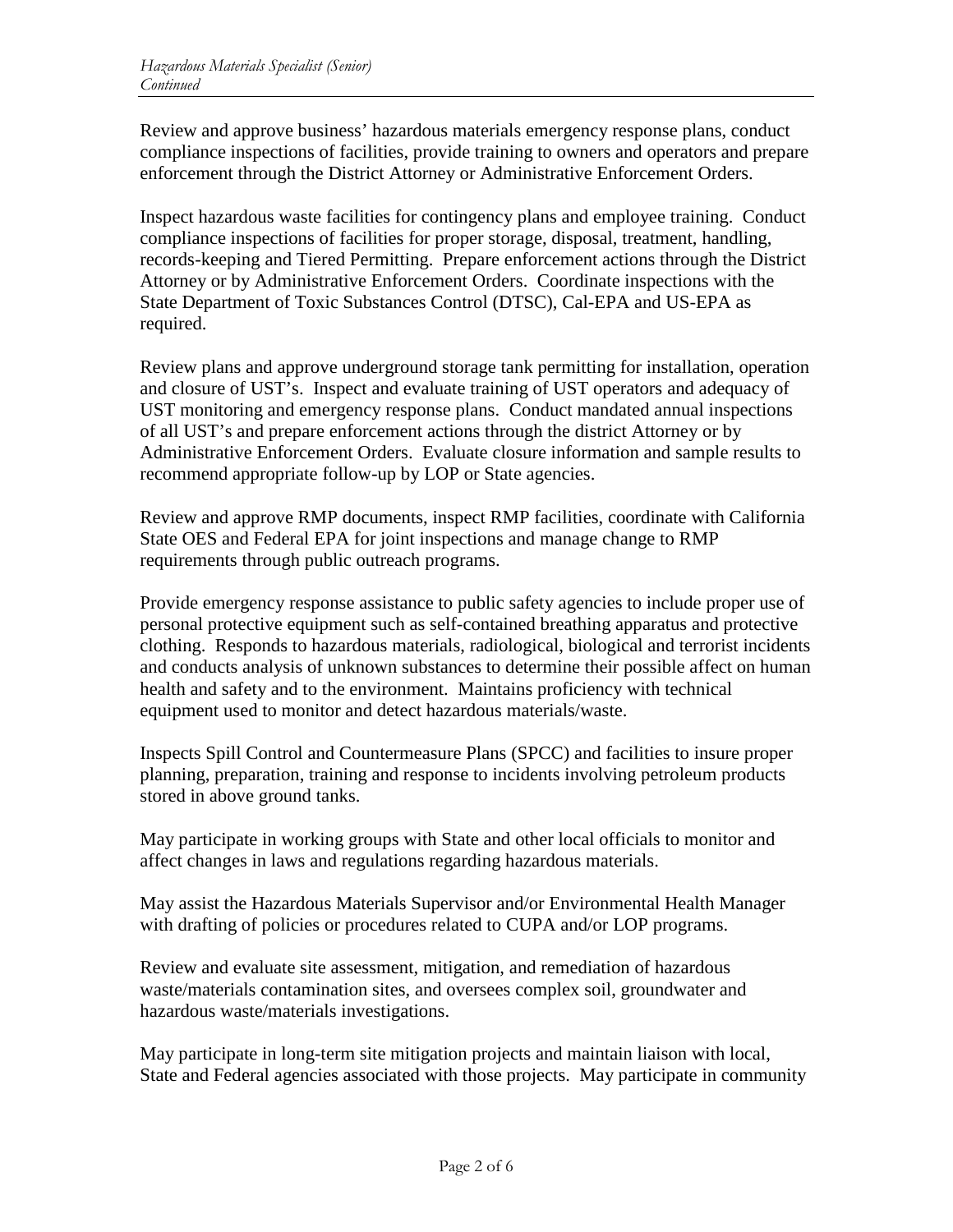relations activities as assigned and may serve as a technical advisor on restoration advisory groups.

Analyzes, reviews, evaluates and approves engineering and construction plans, specifications, technical reports and blueprints for compliance with environmental health/hazardous materials issues.

Coordinates CUPA, LOP and other environmental activities with other agencies and groups; informs interested parties of recent developments in CUPA and/or LOP programs; investigates complaints within CUPA and/or LOP programs; answers questions from the public.

May prepare, research, coordinate and present training programs for public and other agencies or individuals subject to CUPA or LOP regulations, including public outreach and changes to statute/regulations and new technology.

May implement training plan for professional staff in the field and office as required; prioritizes field assignments; has continuing responsibility to assure field work is accomplished properly and on time; recommends solutions for operational problems to the supervisor.

May develop and write proposals for grant application approval.

Maintains professional knowledge and expertise in applicable areas and keeps abreast of changes in job-related rules, statutes, laws, regulations and business trends; may prepare recommendations for policy change; reads, interprets and applies professional literature; attends training programs, workshops and seminars as appropriate and necessary.

Investigates complaints filed by the public involving hazardous materials/ hazardous wastes. Use appropriate investigation techniques in response to complaints, including performing surveys and interviews, and coordination with other departments or agencies.

# **JOB RELATED AND ESSENTIAL QUALIFICATIONS**

# **KNOWLEDGE OF:**

Federal, State and local laws and regulations governing management of hazardous materials/ wastes; underground and above ground storage tanks; risk management plans; hazardous waste onsite treatment, emergency response procedures for hazardous materials/hazardous waste incidents.

Principles, practices, and techniques of hazardous materials inspections, investigations and enforcement.

Quality assure and quality control techniques as they relate to investigate including sampling methodology and technology.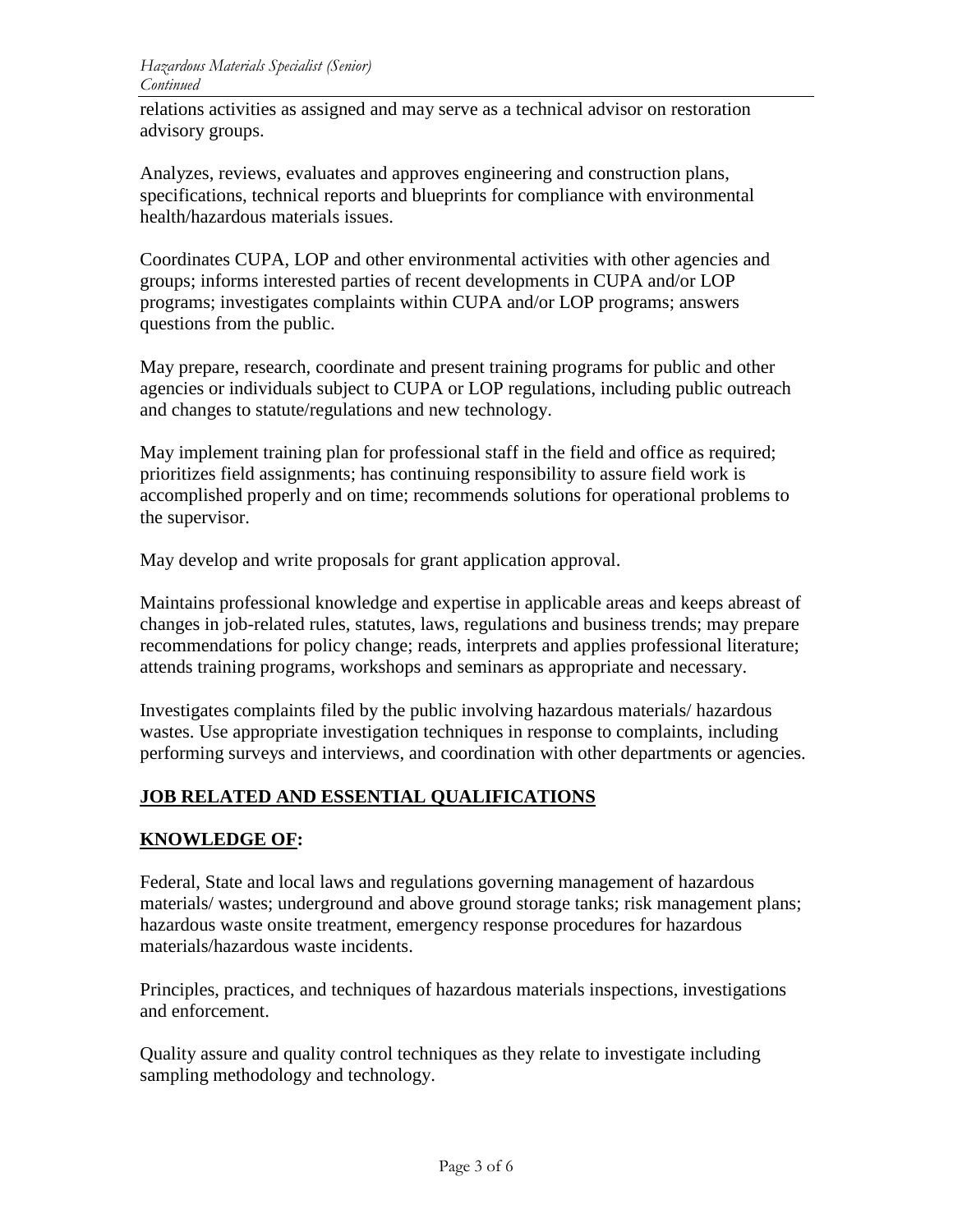Collection and preservation of evidence.

Rules of evidence; the administrative hearing process; and general enforcement tools and techniques.

Basic principles of chemical, biological, physical and environmental sciences, which may include toxicology, organic chemistry, geology, hydrology, physics and engineering.

Complex environmental sampling techniques and standards.

Practices followed in generating, transporting, and disposing of hazardous wastes.

Knowledge of Title 8 requirements for Hazardous Materials/Hazardous Waste personal protection standards.

Knowledge of tools and techniques, including case referrals to the District Attorney and Administrative Enforcement Order (AEO) procedures.

### **SKILLS TO:**

Operate and interpret results of technical monitoring and sampling equipment, such as, HazCat chemical classifier kit, photo ionizing detector, combustible gas meter, colorimetric air sampling tubes, Global Positioning System (GPS), chemical concentration test strips, chemical concentration test kits, digital cameras, Coliwasa sampling tubes, bailers, and related tools.

Operate office equipment including a personal computer, copy and fax machines and printers, digital cameras and GPS units.

Drive a motor vehicle.

Operate and interpret results of technical monitoring and sampling equipment.

#### **ABILITY TO:**

Identify hazards and recommended corrective actions.

Interpret and enforce environmental and public health principles and regulations.

Read and interpret construction plans.

Establish and maintain effective working relationships with staff, other departments, the general public and others contracted in the course of work; demonstrated tact, diplomacy, and patience.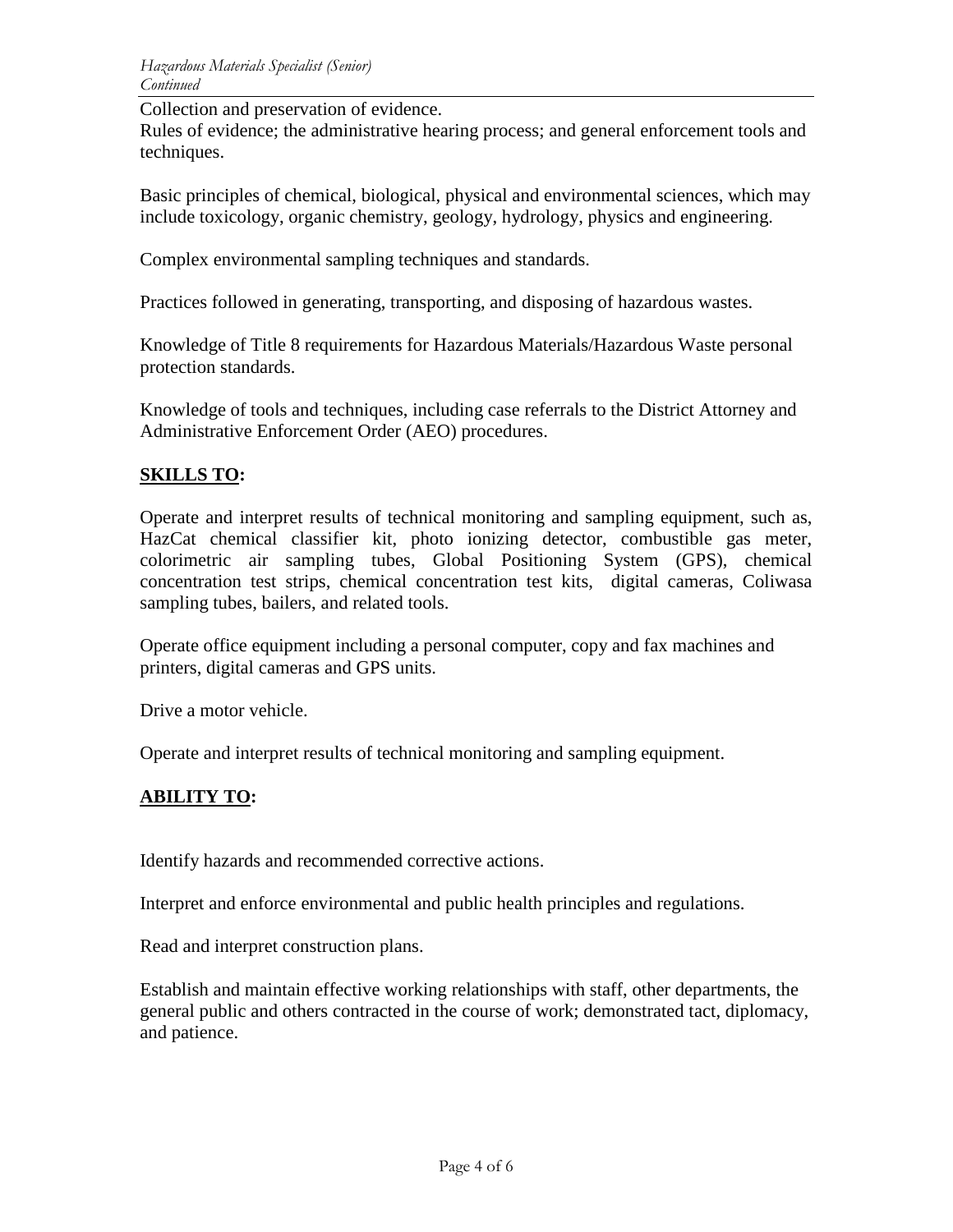Maintain records and prepare clear, concise, and complete technical reports; write a variety of other documents, which may include press releases, general correspondence, and technical reports; perform public relations activities. Operate, troubleshoot and calibrate technical instrumentation. Conduct research; develop logical and clear conclusions.

Make oral presentations to large and small groups.

Communicate clearly and effectively both verbally and in writing with all levels of employees, the news media, and the general public; speak effectively before large and small groups, both formal and informal.

Work under stressful emergency conditions.

### **EXPERIENCE AND EDUCATION/TRAINING**

#### **EXPERIENCE:**

Three years of experience in Hazardous Materials/Hazardous Waste Management or Environmental Health and Safety regulation and enforcement of which at least one year of experience must be in hazardous materials/hazardous waste management; considerable and responsible experience directly related to the specific program assignment.

#### **EDUCATION/TRAINING:**

Must meet the educational requirements of Title 27 CCR Section  $15260 \text{ (a)}(3)(A)(ii)$ which includes a Bachelors degree from an accredited four-year college or university, with major coursework in biology, microbiology, chemistry, chemical engineering, physics, physical science, environmental science, geology or soil science, environmental health, environmental or sanitary engineering, toxicology, industrial hygiene, hazardous materials management, fire science, or fire technology.

#### **SPECIAL REQUIREMENTS**

Must be a Certified Underground Storage Tank (UST) Inspector by the International Code Council

Must meet the requirements of Sections 15260 (d)(3)(A) and 15260(d)(3)(B) of Title 27 of the California Code of Regulations, which requires a minimum 100 hours of training or experience in regulatory enforcement techniques.

Must meet required health and safety training as per Title 8, California Code of Regulations, Section 5192.

Possession of or ability to obtain a valid Class C California driver's license is required.